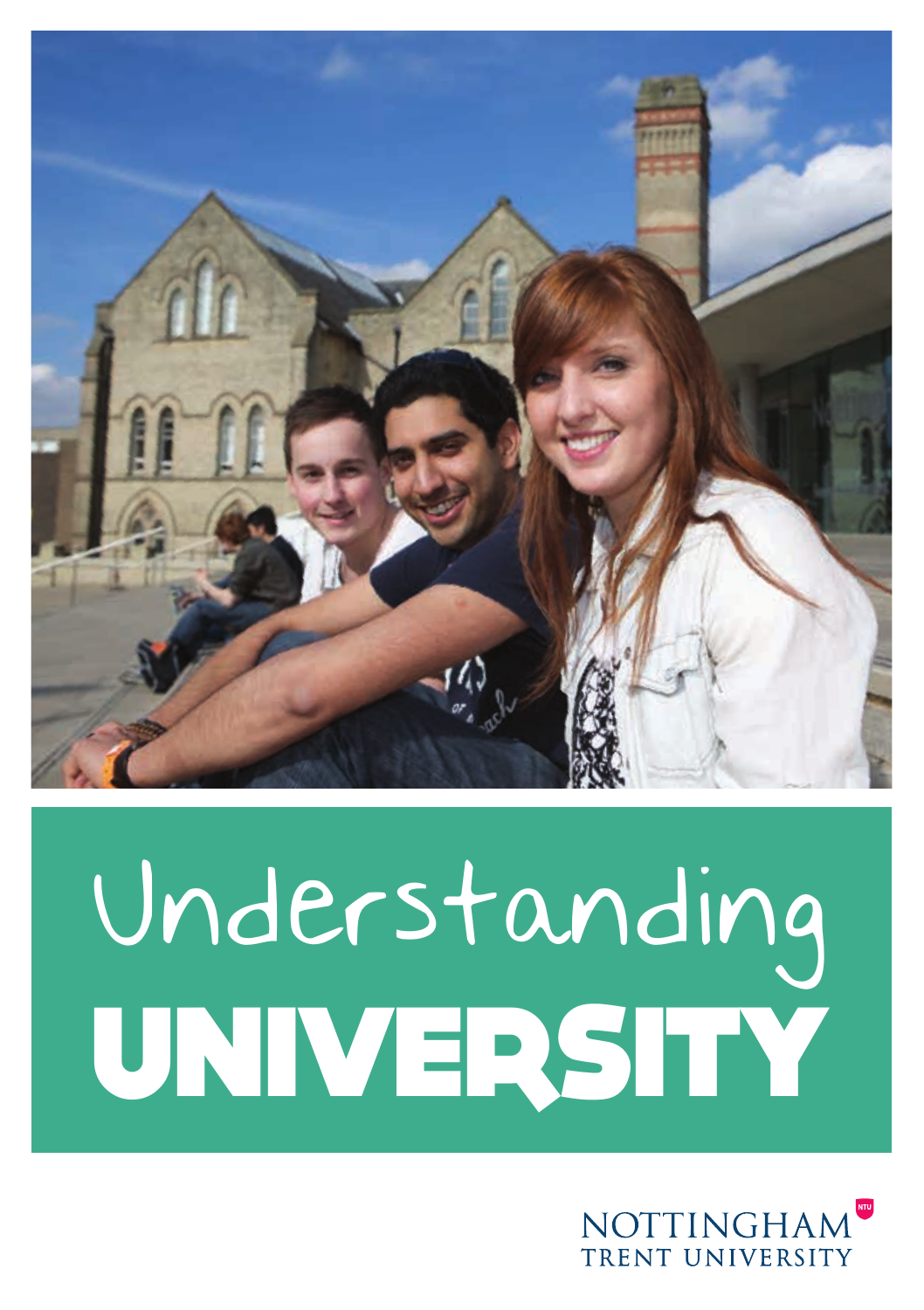

#### YOUR FUTURE CAREER

It's never too early to start thinking about the job you might like to do in the future! If you're thinking of becoming a nurse, teacher, lawyer, doctor or vet then you'll need formal qualifications – the kind you only get at university. By going to university you also increase your chances of getting a higher paid and more interesting job.

#### STUDY WHAT YOU LOVE

One of the good things about university is that you get to spend more time studying subjects you really love. Unlike sixth form or college, at university you don't have to study any subjects you don't like. Just choose your favourite subject or the one you need to get your dream job.

#### THE UNIVERSITY EXPERIENCE

Learn to be independent, manage your time and money, live somewhere new, meet new people and experience new things.

"At university you have the opportunity to study a subject you really enjoy in depth, while having fun and meeting new people.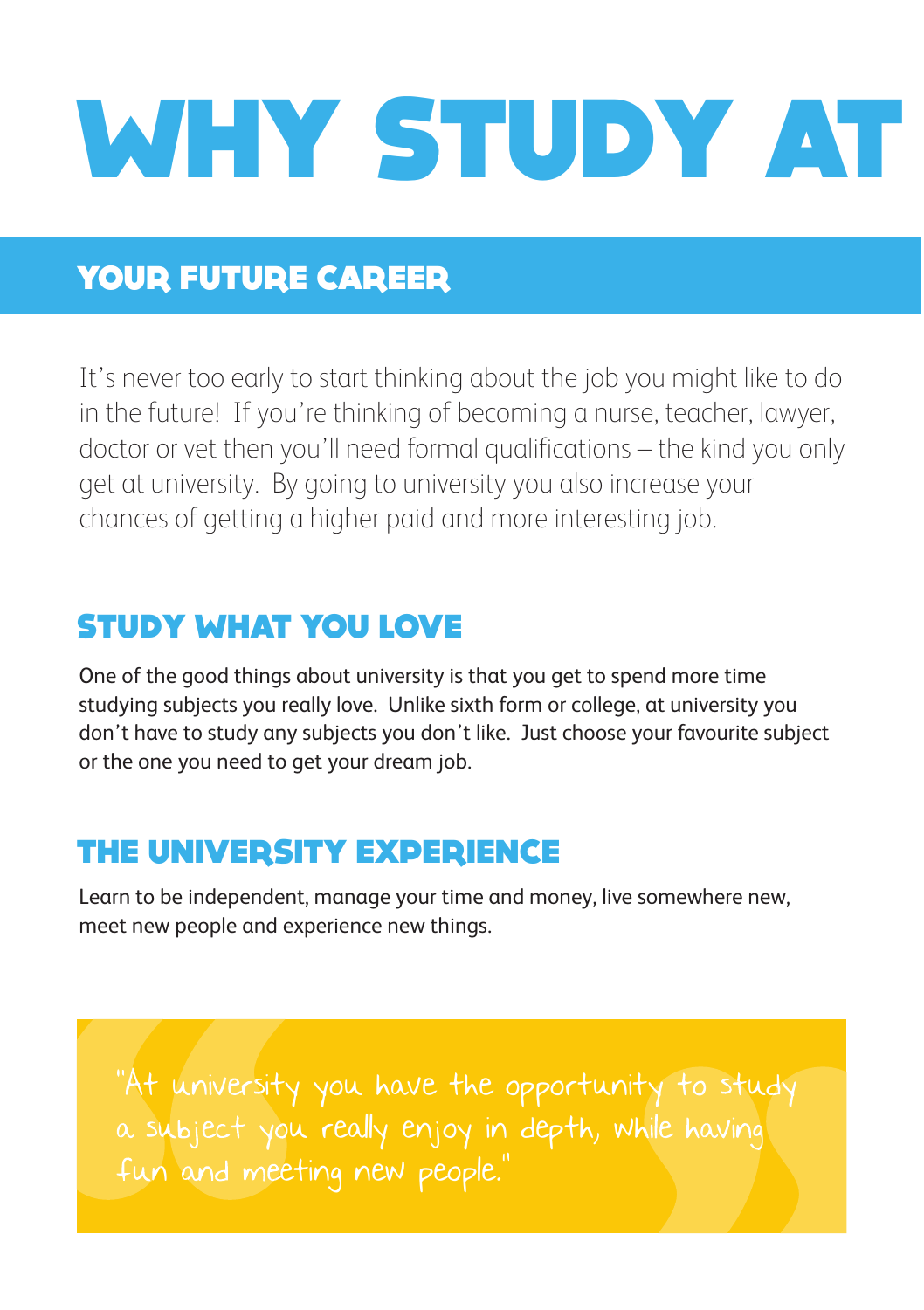# UNIVERSITY?

"I love being a student because of all the fantastic opportunities - during my time as a student I have done all sorts of things such as travelling, volunteering abroad and even learning to scuba dive."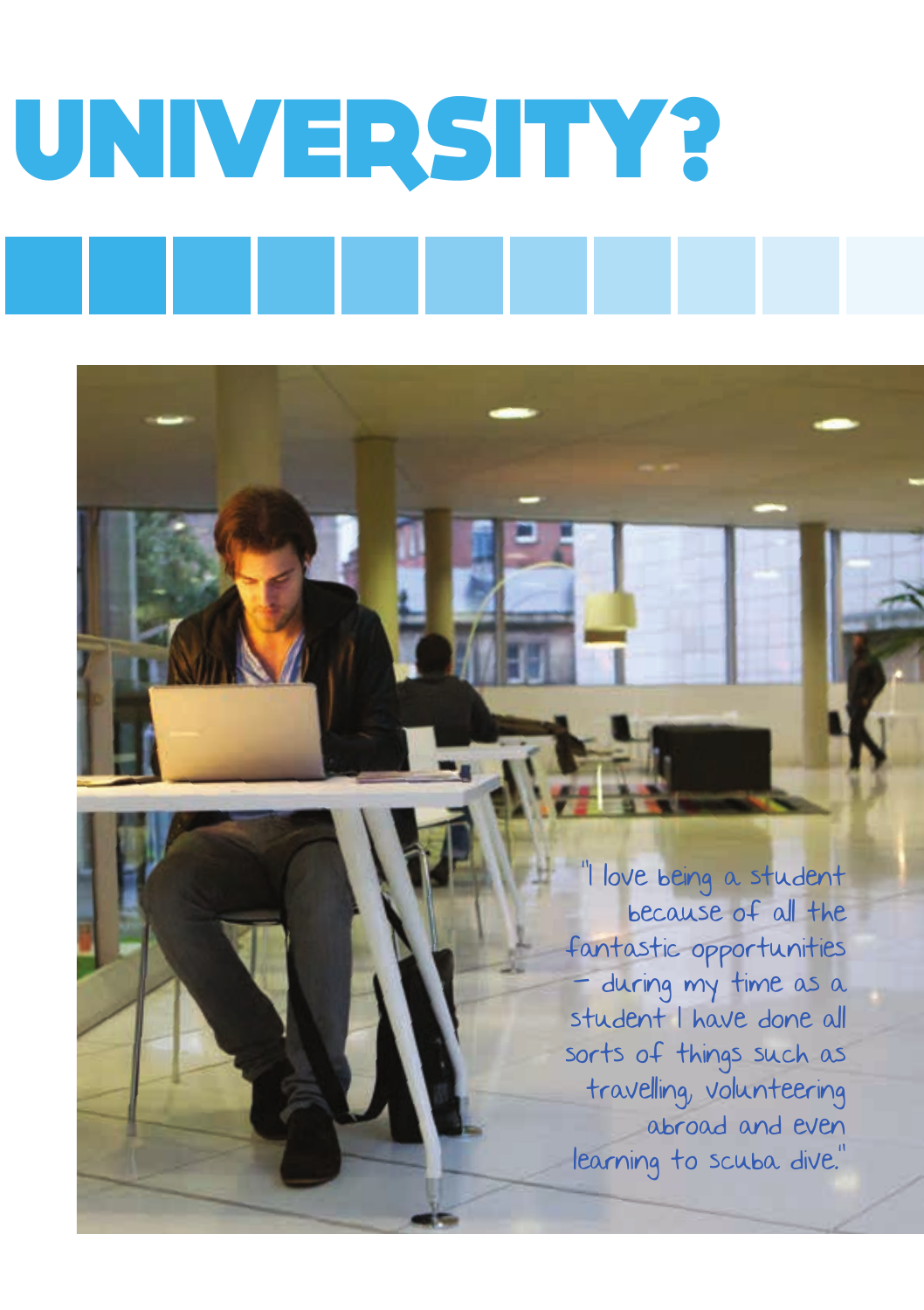### HOW DO I GET TO UNIVERSITY?

GCSEs are really important for your future. Most colleges and sixth forms will require 5 A\*– C GCSEs including Maths and English as a minimum. Some universities even take GCSE grades into account.

It's important to make the right choices when you go to sixth form or college. If you know you want to go to university, it's worth checking whether you need to have studied a particular subject before, in order to get onto a course. If you're not sure whether university is for you, choose subjects you enjoy and that will keep your options open.



"I started looking into university in Year II because I knew that I may need to take particular A-levels to get onto the courses that I had in mind."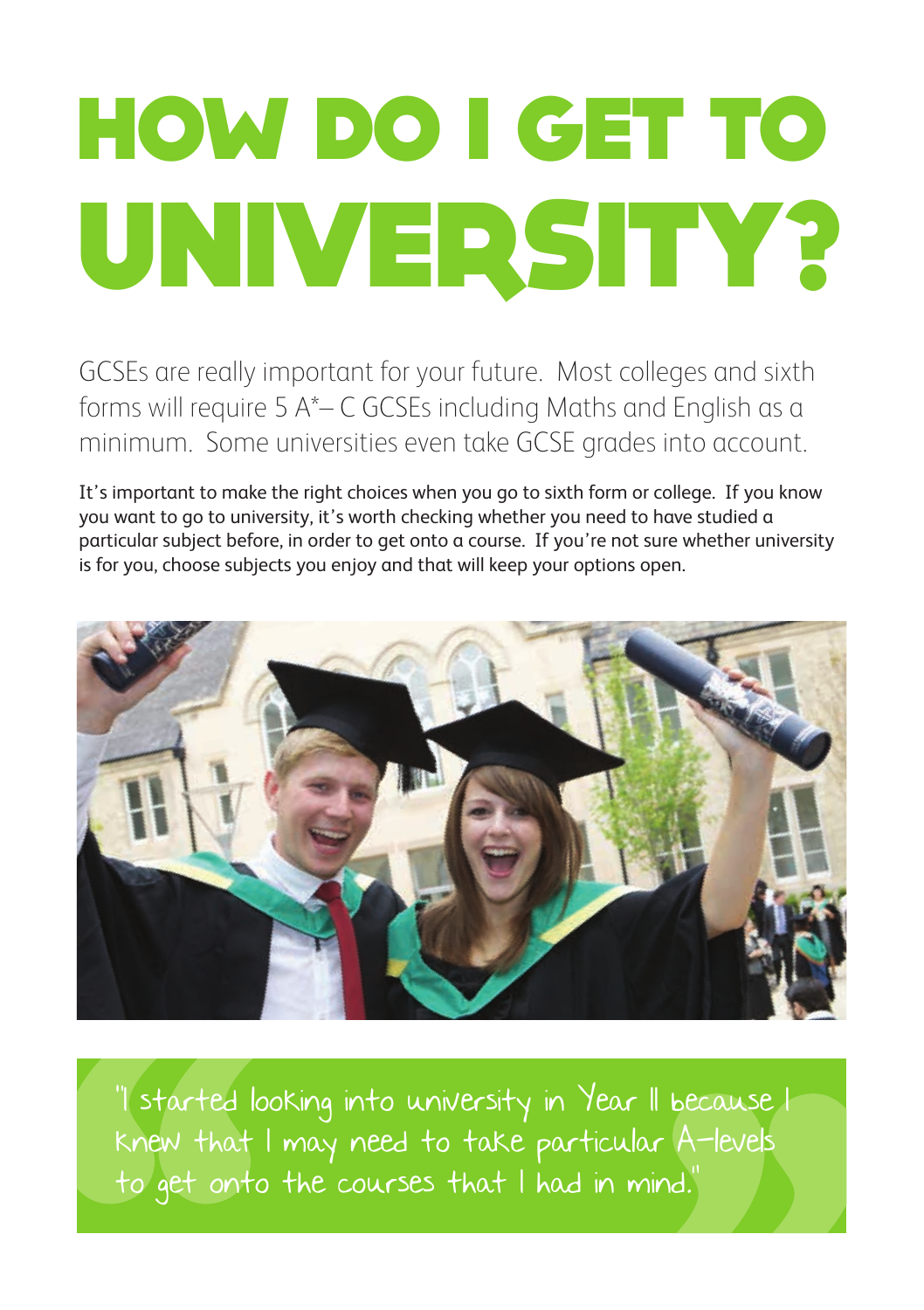#### AFTER GCSES OR EQUIVALENT

#### SIXTH FORM OR COLLEGE



#### UNIVERSITY

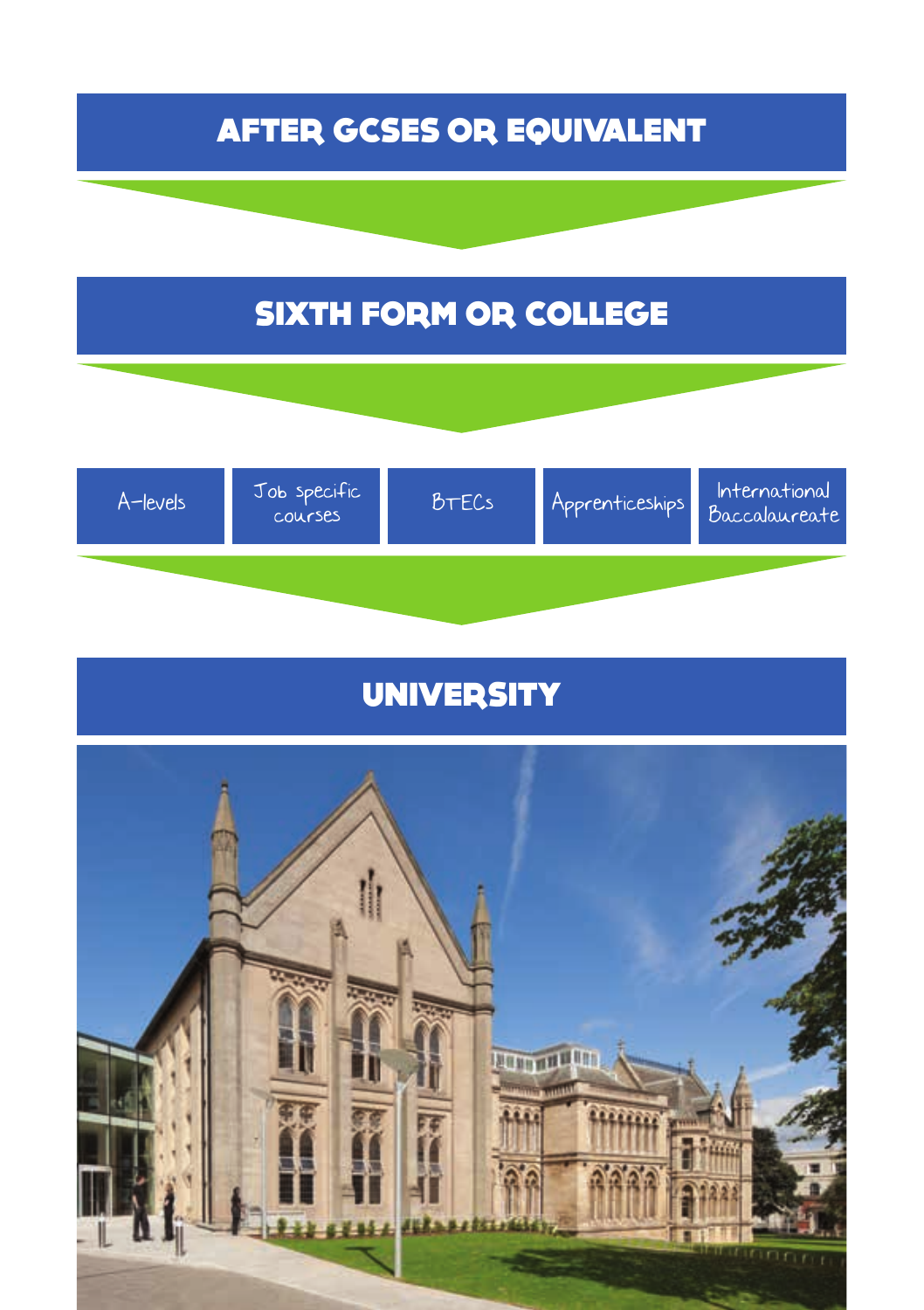There are around 50,000 courses to choose from across the UK! At Nottingham Trent University we offer courses in:

Accounting and Finance

Architecture and the Built Environment

Art and Design

**Biosciences** 

Business and Management

Chemistry and Forensics

Civil Engineering

Communication and Society

Computing, ICT and Information Systems

Conservation

**Construction** 

Creative Writing

Ecology

Economics

Education, Teaching and Early **Years** 

English

Environment

Equine Science

European and Global Studies

### WHAT CAN I STUDY?

At university you can study for a degree which usually lasts for three years if you are studying full-time. Some courses may last longer. You can also take a placement year where you work in a job linked to your course and get paid a salary, while gaining valuable experience. You then return to university to complete your degree.

"I chose a subject that I loved at school and I know that by studying at uni, it will help me to secure a job that I will enjoy in the future."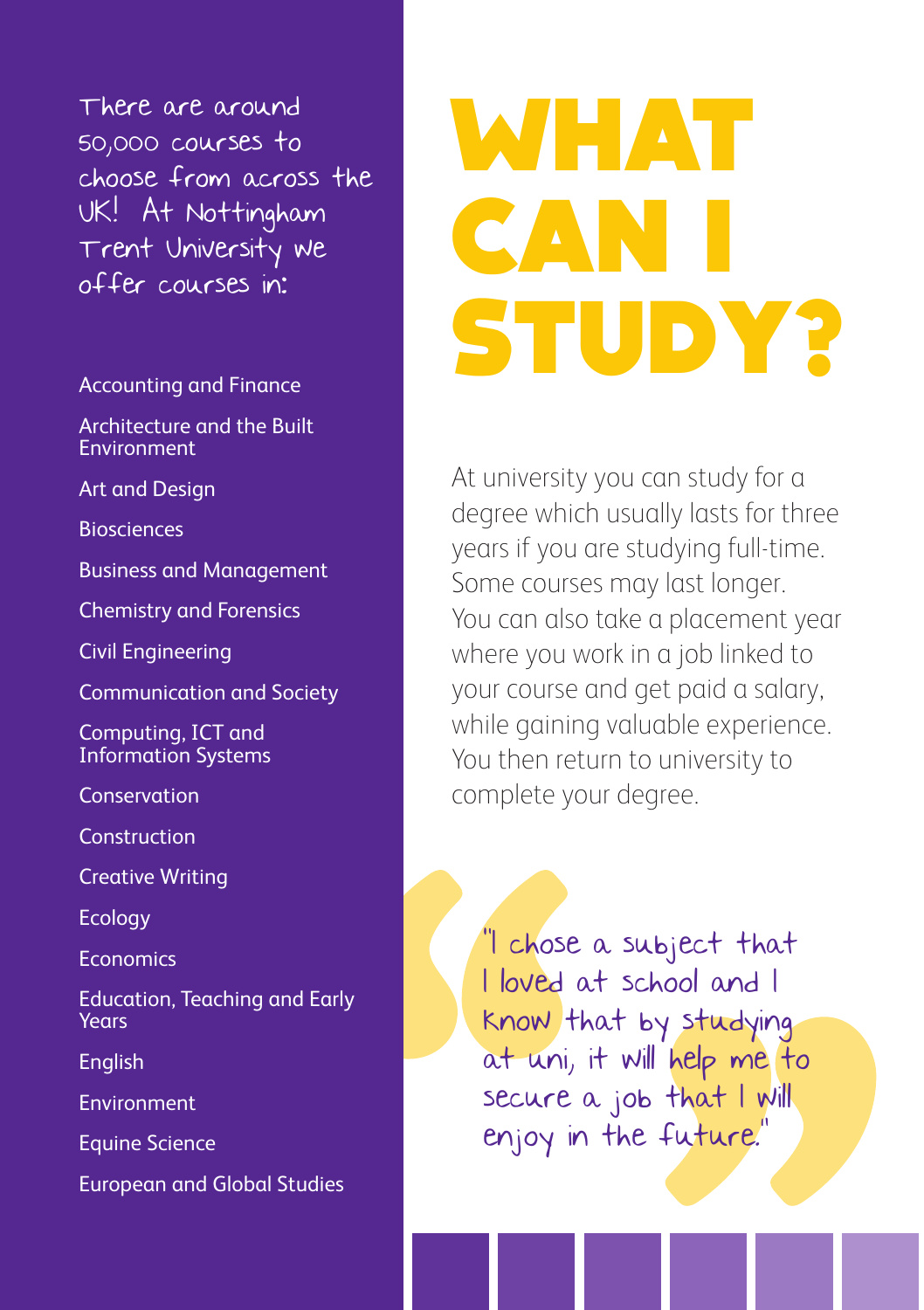

"I decided to study Law at university because I wanted to be a barrister."



Fashion and Textiles

Film and TV

**Forensics** 

Games Technology

Garden Design and **Horticulture** 

Geography

**Health** 

**History** 

International Relations

Journalism

Languages (including modern languages and Joint Honours degrees)

Law and Criminology

**Linguistics** 

Marketing

Media

Pharmacology

Philosophy

Physics and Maths

**Politics** 

Product Design

Property

Psychology

Social Work

Sociology

Sport and Exercise Science

Surveying

Wildlife and Animal Sciences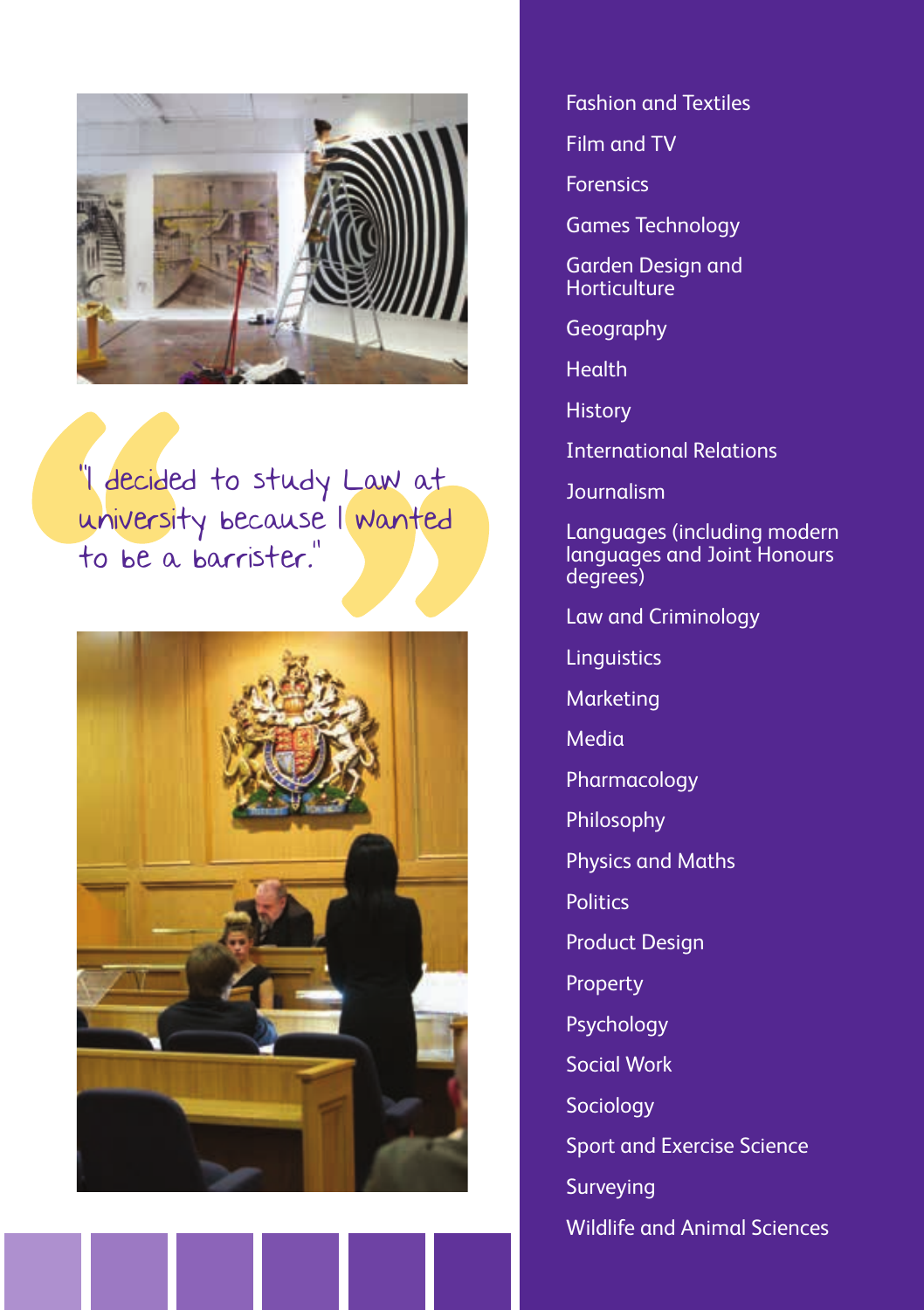## STUDENT LIFE

#### IT**'**S NOT ALL HARD WORK

There is more to being a student than just studying. The other activities you take part in alongside your course will be a big part of your student life...

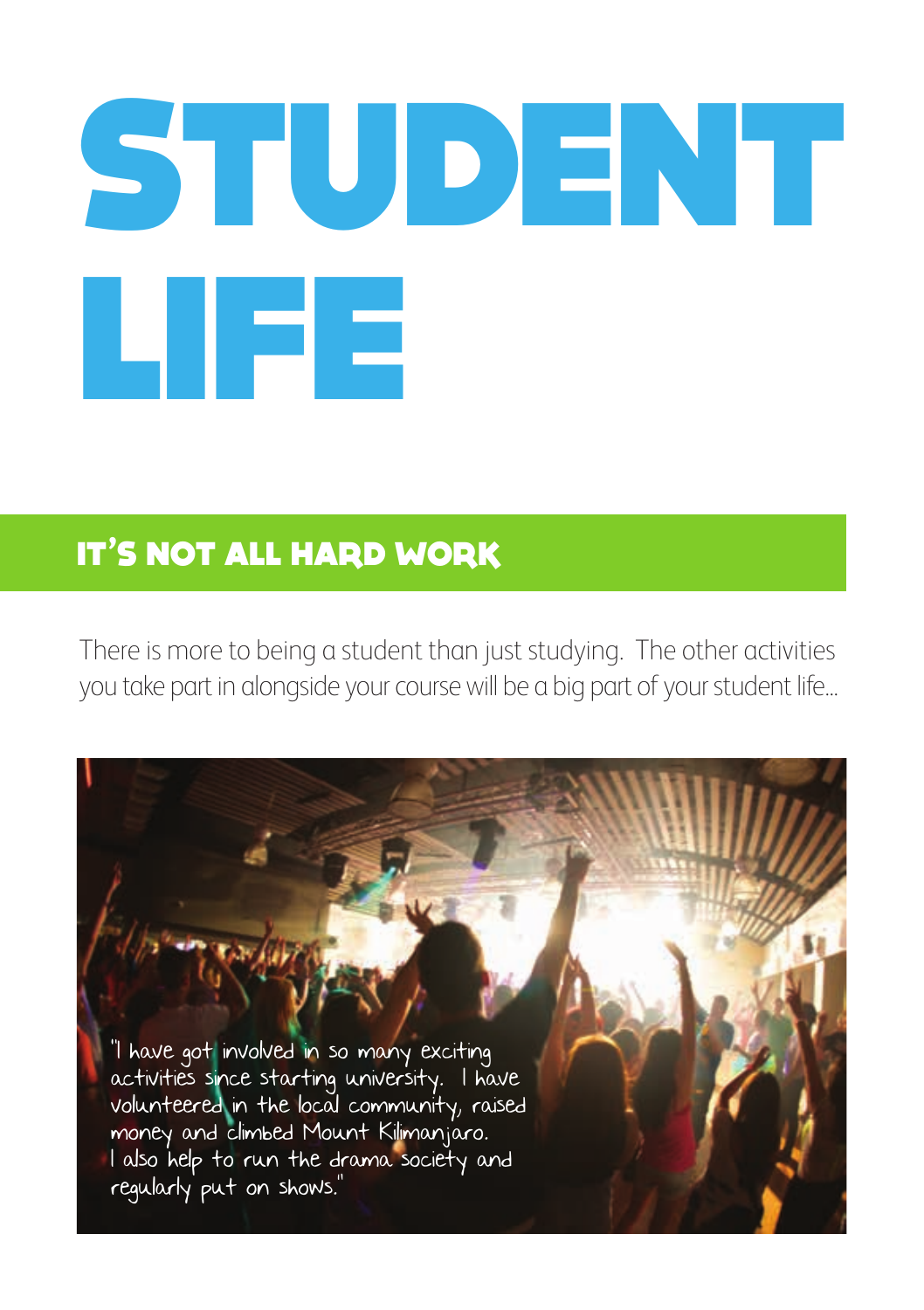#### CLUBS AND SOCIETIES

Universities have a wide variety of clubs and societies that students join in their free time. Whether you have a sport or hobby that you want to continue at university or whether you just want to try something completely new and meet new people, there will be a club or society to suit you. At NTU there's everything from snowboarding to cheerleading to computer gaming to hip hop dance.

#### INDEDENDENT LIVING

Lots of students choose to move away from home to study at university. It's a great opportunity to gain some independence, live somewhere new and meet new people. Most first year students live in halls of residences, which are blocks of flats where just students live – usually really close to the university.

#### WHAT ELSE?

During their time at university students also volunteer in the local community and get work experience which helps them to get a job when they finish their degree.

#### YOU**'**RE NOT ON YOUR OWN

If you need a bit of extra support while you're at university there are lots of people in the Student Support team who can help you. They provide support with finance, accommodation, workload, disabilities, faith and mental health.

"I love living away from home! The independence that comes with it and also the freedom is great. It is exciting to live with your friends and one of the best parts of uni is living on campus."

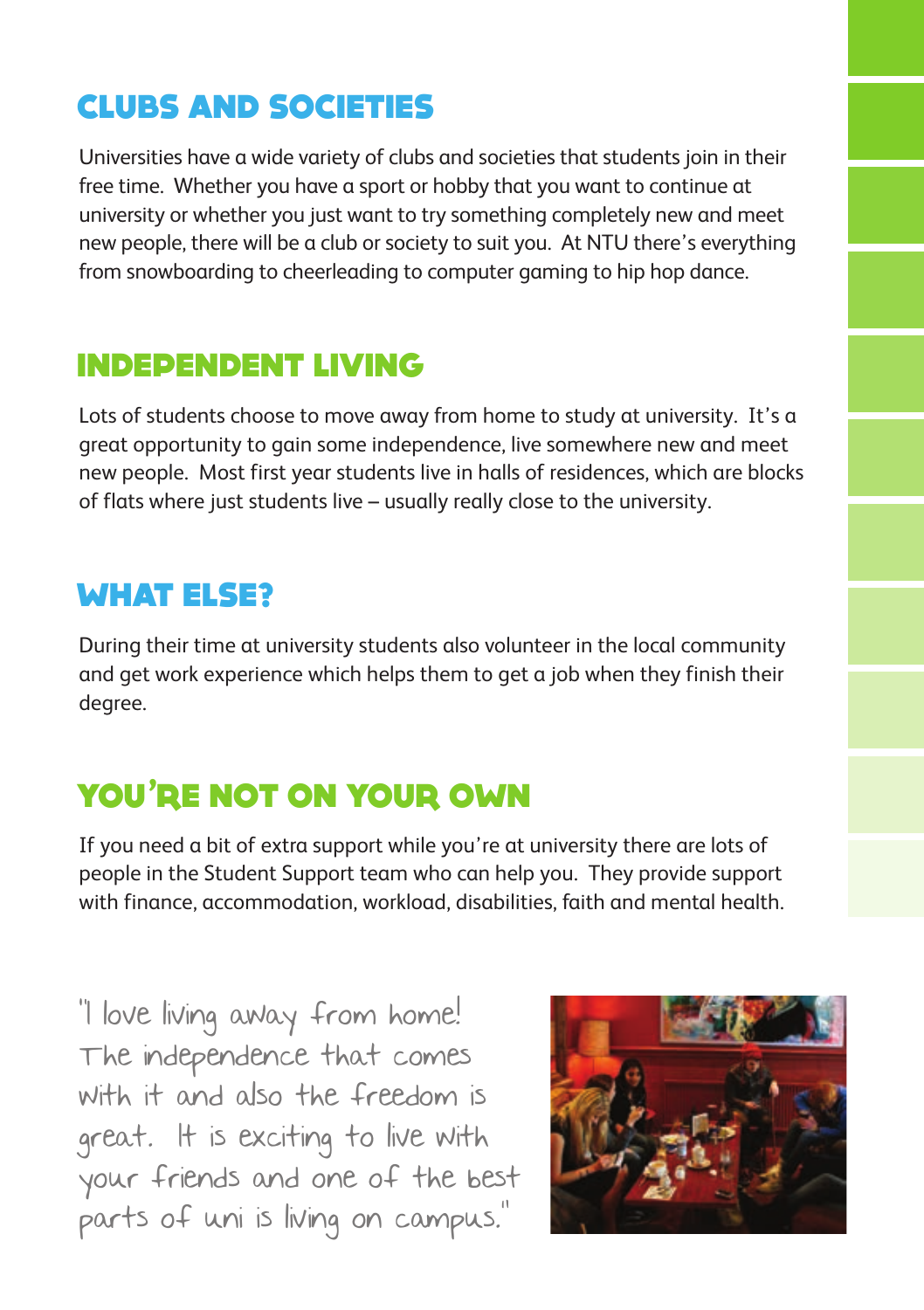## STUDENT NANC EXPLAINED!

Unlike school and college, you have to pay to go to university. The main costs are tuition fees and living costs (these would be less if a student lived at home) but nobody has to pay anything upfront. Here's how it works...

| <b>Tuition fee loan</b>                              | A loan from the government paid directly to the university to<br>cover the full cost of the course. All UK students are entitled<br>to this loan of up to £9,000. |
|------------------------------------------------------|-------------------------------------------------------------------------------------------------------------------------------------------------------------------|
| Maintenance loan                                     | A loan of up to $£7,675$ a year to cover living expenses such<br>as rent, food, books, travel etc.                                                                |
| Maintenance grant<br>(non-repayable)                 | Up to $£3,354$ paid into your bank account. Whether you can<br>receive this, and the amount you get depends on your<br>household income.                          |
| <b>Bursaries and scholarships</b><br>(non-repayable) | Extra money available to some students depending on<br>household income and circumstances. You don't have to pay<br>this back.                                    |
| Part-time job                                        | Lots of students also have a part-time job while they are at<br>university and during their holidays.                                                             |

#### **Paying it back**

Students only start to pay back the loan once they have finished university and are earning over £21,000. They only pay back a little amount each month and the loan is wiped after 30 years. If a graduate earned £25,000 a year, they would only pay back approximately £30 each month. Having a student loan does not affect their credit rating or eligibility to apply for a mortgage.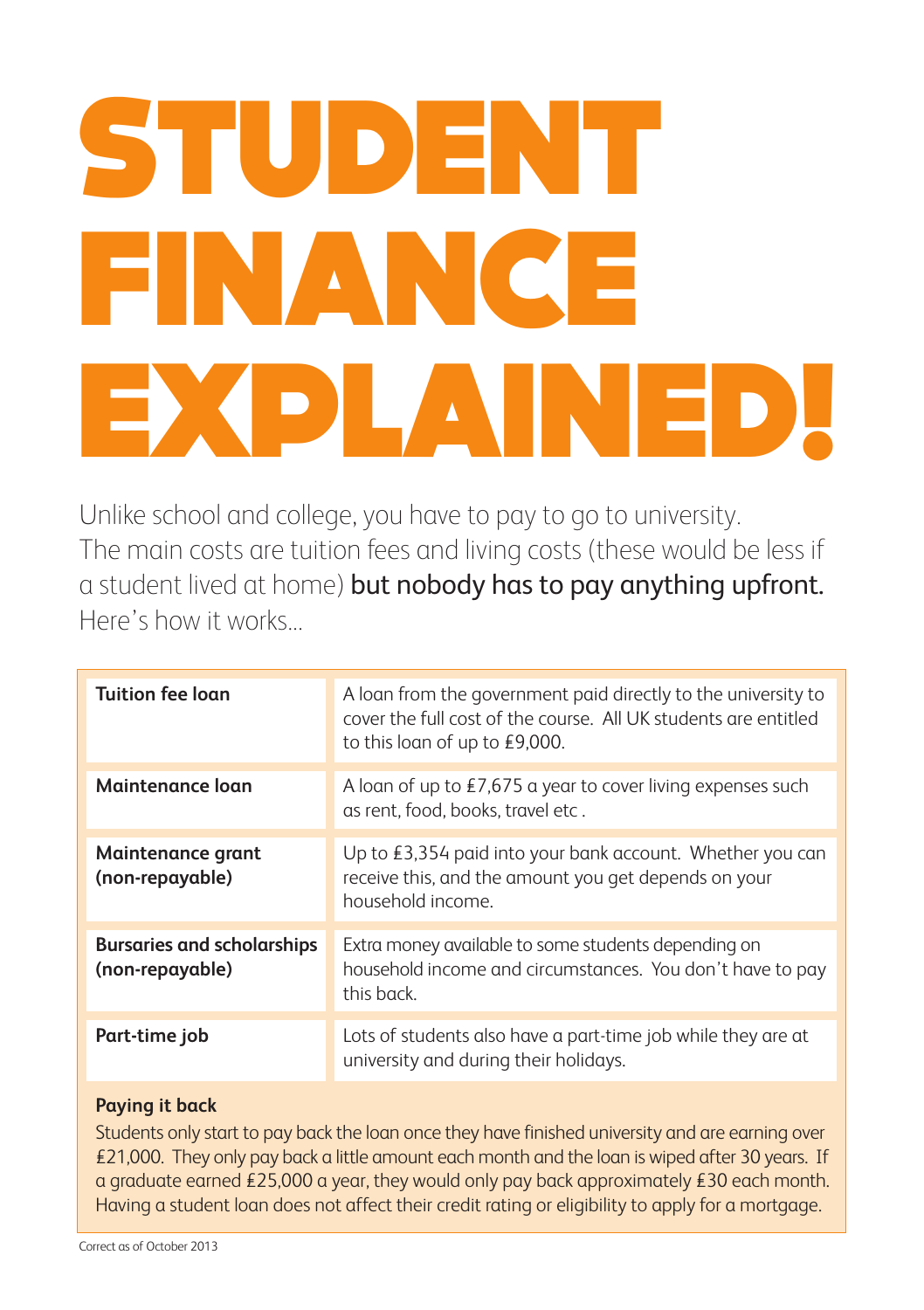"Don't let the cost of uni put you off! I come from a single parent family and I was able to apply for various bursaries to help out with living costs which I won't have to pay back."

"University sounds like it's a lot of money but it's an investment in your future and means that you can apply for jobs where you can earn a much higher salary."